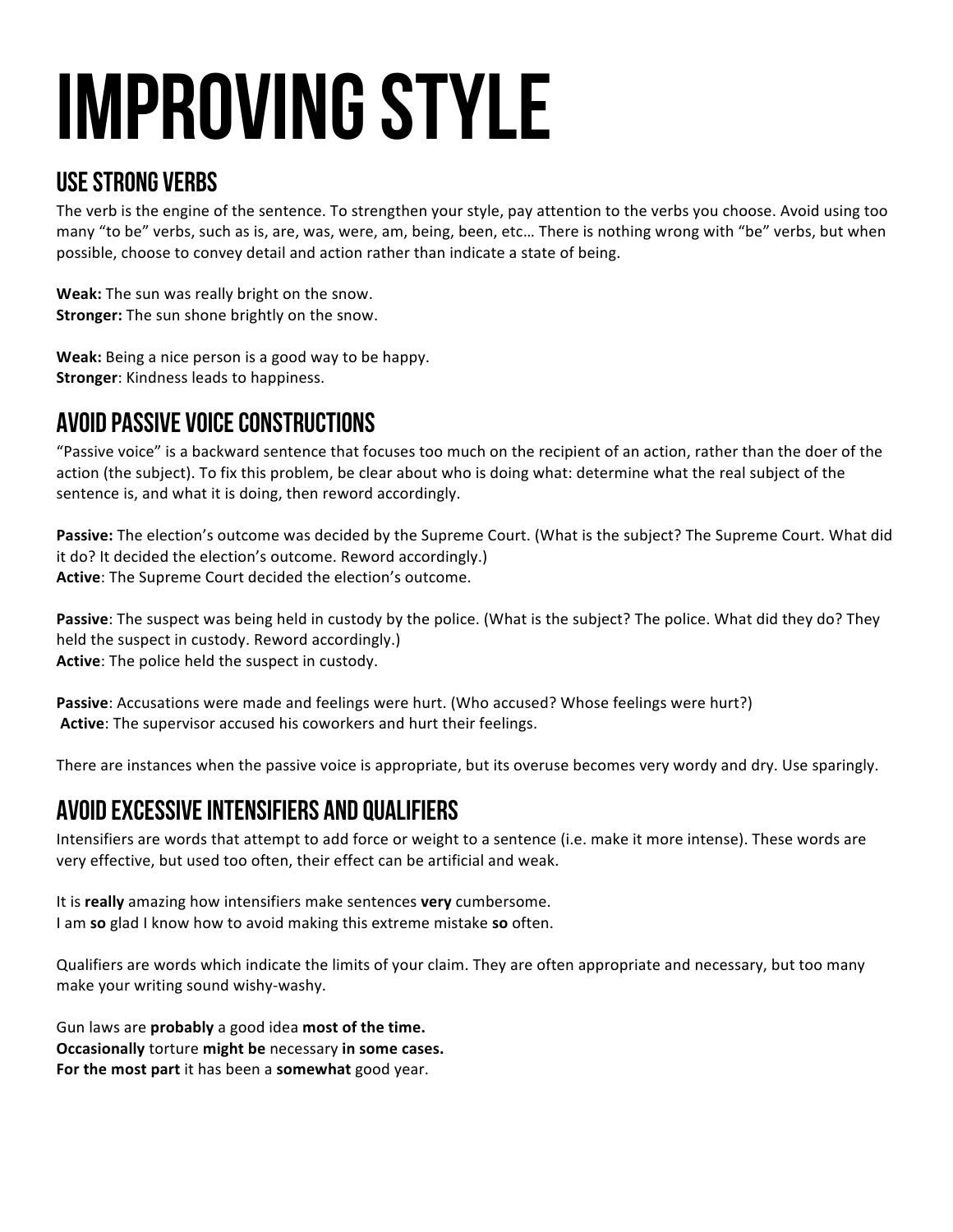### Vary Sentence Structure

Good writing combines a variety of sentence patterns. Avoid repeating the same construction too often within a paragraph. In the following example, the writer gets into a rut of starting too many sentences with dependent clauses. While I enjoy skiing, I like snowboarding as well. Although fresh powder is best for snowboarding, well-groomed 2 slopes are best for skiing. Since I can't do both, I have to choose which one I will do. Before I hit the slopes, I check to see how much it snowed the night before.

There are many ways to increase sentence variety, but notice how a mixture of sentence structures makes the paragraph less tiresome to read.

I enjoy skiing and snowboarding. They're really different though. Fresh powder is best for snowboarding, but wellgroomed slopes are great for skiing. Unfortunately, that means I have to choose between them. Before I hit the slopes, I check to see how much it snowed. The conditions make all the difference.

### Vary Sentence Length

Too many short, simple sentences make writing sound childish. Too many long, complex sentences wear on the reader's attention. In the above example, notice how the short, simple sentence tacked onto the end provides a nice contrast to the longer sentences throughout the first part of the paragraph. Varying the length and complexity of your sentence helps provide rhythm and interest in your paragraphs.

I like him. He is the most attractive man I have ever met.

#### Rambling Long Sentences

Some sentences just seem very long and cumbersome. It is best to simply break these long and rambling sentences into smaller, more manageable sentences.

**Rambling:** They were going to have a picnic but it started to rain, so everyone decided to go to a restaurant on the other side of town that had lots of space for big families even though some people in the group just wanted to wait and see if it would stop raining. (one sentence)

**Better:** They were going to have a picnic, but it started to rain. Everyone decided to go to a restaurant on the other side of town with space for big families. Some in the group, however, wanted to wait and see if it would stop raining. (three sentences)

### Avoid Word and Phrase repetition

Sometimes writers latch onto a nice word or phrase and then wear it out. Two repeat offenders appear in this short paragraph:

some variation of "successful implementation" and "democracy/democratic."

America was the first country to **successfully implement** a **democracy** guaranteed by a constitution. The process was not easy and involved a lot of debate among the Founding Fathers, but eventually they were able to **successfully implement democratic** elections. The successful *implementation* of the Bill of Rights eventually brought reluctant colonies into the new democracy.

Instead, consider using synonyms (different words, same meaning) or simply a fresh approach to the same concept. Notice how the word "successful" is not used below; instead, the success is evident. Effective word choices essentially speak for themselves.

America was the first country to **implement a democracy** guaranteed by a constitution. The process was not easy and involved a lot of debate between the Founding Fathers, but eventually they were able to hold **democratic** elections. Passing the Bill of Rights eventually brought reluctant colonies into the new nation.